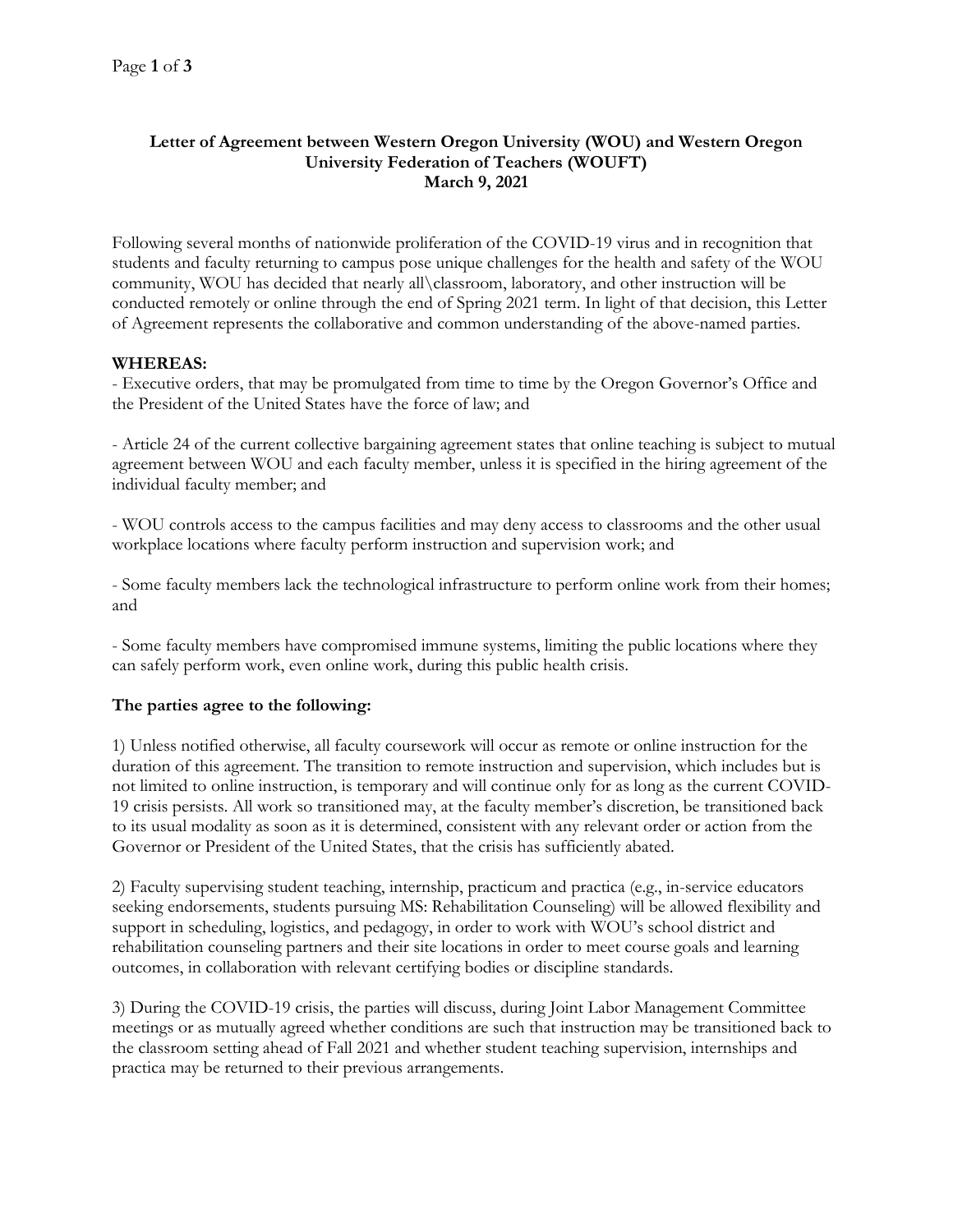4) Should the Oregon Governor's Office or the President of the United States issue a new Executive Order during the period of this Agreement, it is understood that WOU will immediately comply with the requirements of such an Order but will meet with WOUFT within a week's time to discuss such changes.

5) WOU will refer to the Oregon Health Authority (OHA) and Higher Education Coordinating Commission's (HECC) *Guidance for the Conduct of In-Person Instructional, Residential, and Research Activities at Oregon Colleges and Universities* publication, attached hereto as Exhibit A, for critical guidance during the course of the pandemic.

6) WOU will strive to provide reasonable technical, physical (e.g., access to University Computing Services staff at WOU) and knowledge-based support to those faculty who engage in this temporary period of online or remote instruction.

7) The terms of this agreement apply only to the current crisis, and only for as long as this crisis continues. It is not intended to set a precedent or to apply to any other crisis that may occur. Faculty teaching online or remotely during this crisis will not be considered to have agreed to teach online in the future beyond the current crisis.

8) The WOU administration will employ a reasonable degree of flexibility in managing University expectations for those faculty who have not historically taught online or remotely.

9) Should any faculty members be unable to perform their duties in an online or remote capacity due to technological limitations, WOU will review those situations on a case-by-case basis and will provide customized support in an effort to enable each faculty member to perform their work.

10) WOU recognizes that the Fall 2020, Winter 2021 and Spring 2021 terms may be fairly categorized as *anni horribiles*. As such, the entire academic community must adjust our expectations, given the current demands we are facing. The Parties agree that it is appropriate for faculty and the University to increase the emphasis on our instructional mission while temporarily reducing faculty responsibility related to scholarly output and some non-advising service commitments. The Provost will provide a letter for faculty to include in their annual reports and promotion and tenure files that addresses these enhanced teaching and instructional expectations. This letter may be included in their PRC materials by each faculty member working during period of the COVID-19 crisis. Inclusion of this letter will be intended to provide context to the totality of work that each faculty member provided during the period of the COVID-19 crisis. In addition, faculty whose scholarship has been negatively impacted by enhanced teaching and instruction during the crisis may include evidence of the impact (e.g., number of new preparations for online or remote delivery, number of students per course/section). Division Personnel Review Committees and all administrative reviewers will take this evidence into account when evaluating faculty for promotion and/or tenure. Nothing in this Letter of Agreement will be understood to diminish the overall level of accomplishment and achievement necessary for promotion and/or tenure during periods outside of spring and fall terms 2020 and winter and spring terms 2021.

11) If an already granted sabbatical is impacted by the pandemic, the University will grant the faculty member a postponement of the term(s) of sabbatical, if requested.

12) The Student Course Evaluation Instrument (SCEI) during the period of remote and online instruction due to the pandemic will not be used for evaluative purposes unless the individual faculty member elects to use it in which case the faculty member should include the data in their PRC materials.